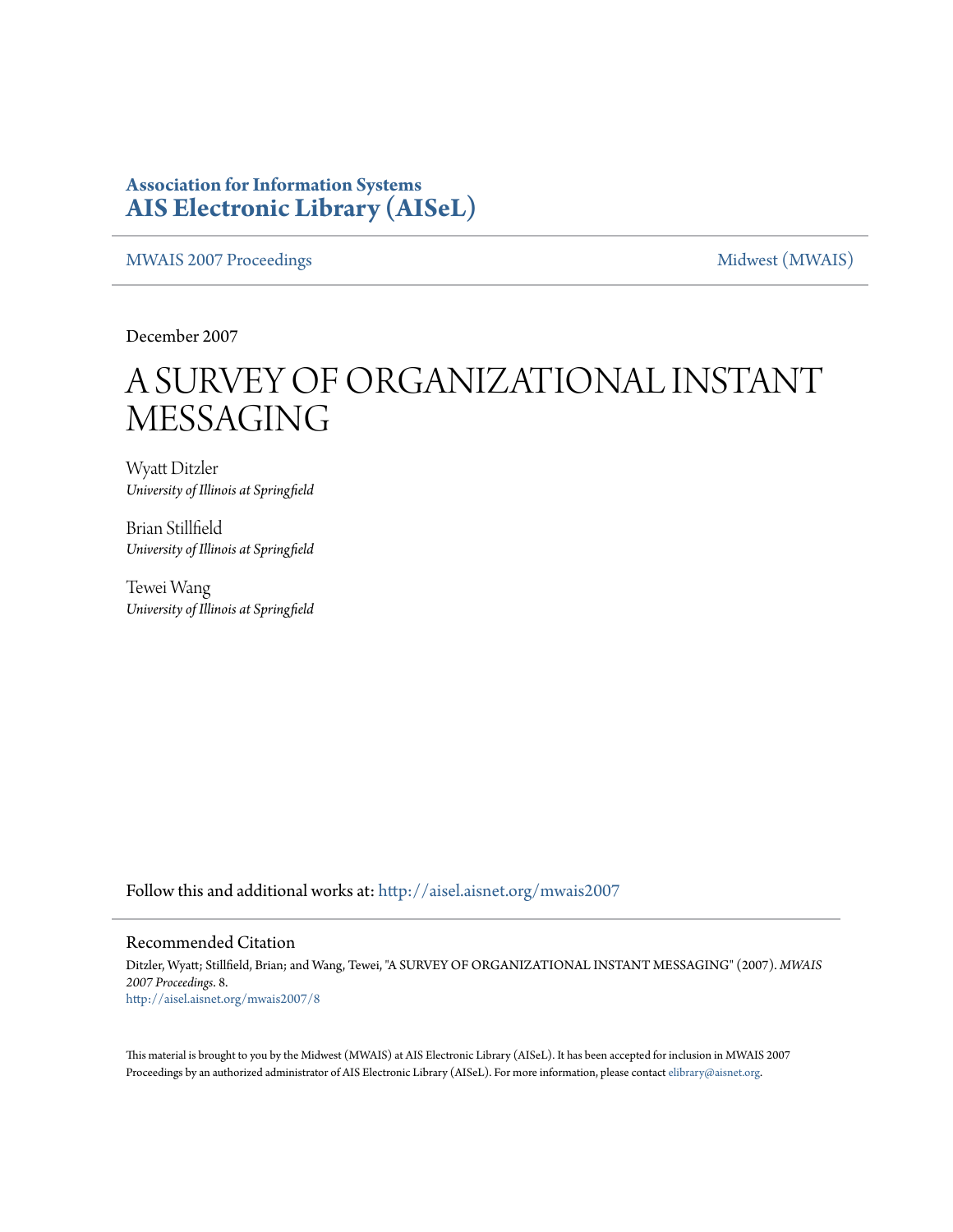## **A SURVEY OF ORGANIZATIONAL INSTANT MESSAGING**

wditzler@ou.edu bstil2@uis.edu

**Wyatt Ditzler Brian Stillfield** 

University of Illinois at Springfield University of Illinois at Springfield

**Te-Wei Wang**  University of Illinois at Springfield twang22@uis.edu

#### **ABSTRACT**

*Instant Messaging software has increasingly been used as an alternative communications platform in many organizations. Although Instant Messaging (IM) began as a personal tool for online communication, the software has now been implemented in many organizations and workplaces. The usefulness of IM software has been shown in literature to be positive, increasing efficiency and productivity in the workplace.* 

*This paper explores the perceptions of IM software users in the workplace. We solicited opinions to verify the claim of IM's effect on efficiency and productivity. We also discuss the limitations and negative effects of IM. A pilot survey and data analysis techniques provide the measurement of IM software's worth or liability to an organization. The results show what components of IM software are most commonly used and what limitations software places on the users. We also provide recommendation of possible enhancements to IM software in this paper.* 

#### **INTRODUCTION**

While widespread IM use did not take off until the mid-to-late-1990s, IM's roots trace back to the late-1980s at MIT's Computer Science department. Administrators of the department's workstation and server network needed a way to quickly send system status notifications to the network's users. In 1988 a system called Zephyr was deployed to meet this need. Initially, users could subscribe to different types of messages, such as those concerning a particular server or those from a particular user. However, students soon began using Zephyr to send messages amongst themselves and its popularity grew (Rapp 2002).

In 2003, 90% of large US organizations had one or more employees using IM (Osterman 2003). However, business use of IM required additional features not available through public IM applications. This need resulted in the introduction of Enterprise-IM systems. These systems grant employers more control of IM usage and provide increased security and privacy of messages transferred, in addition to providing enhanced message-logging capabilities.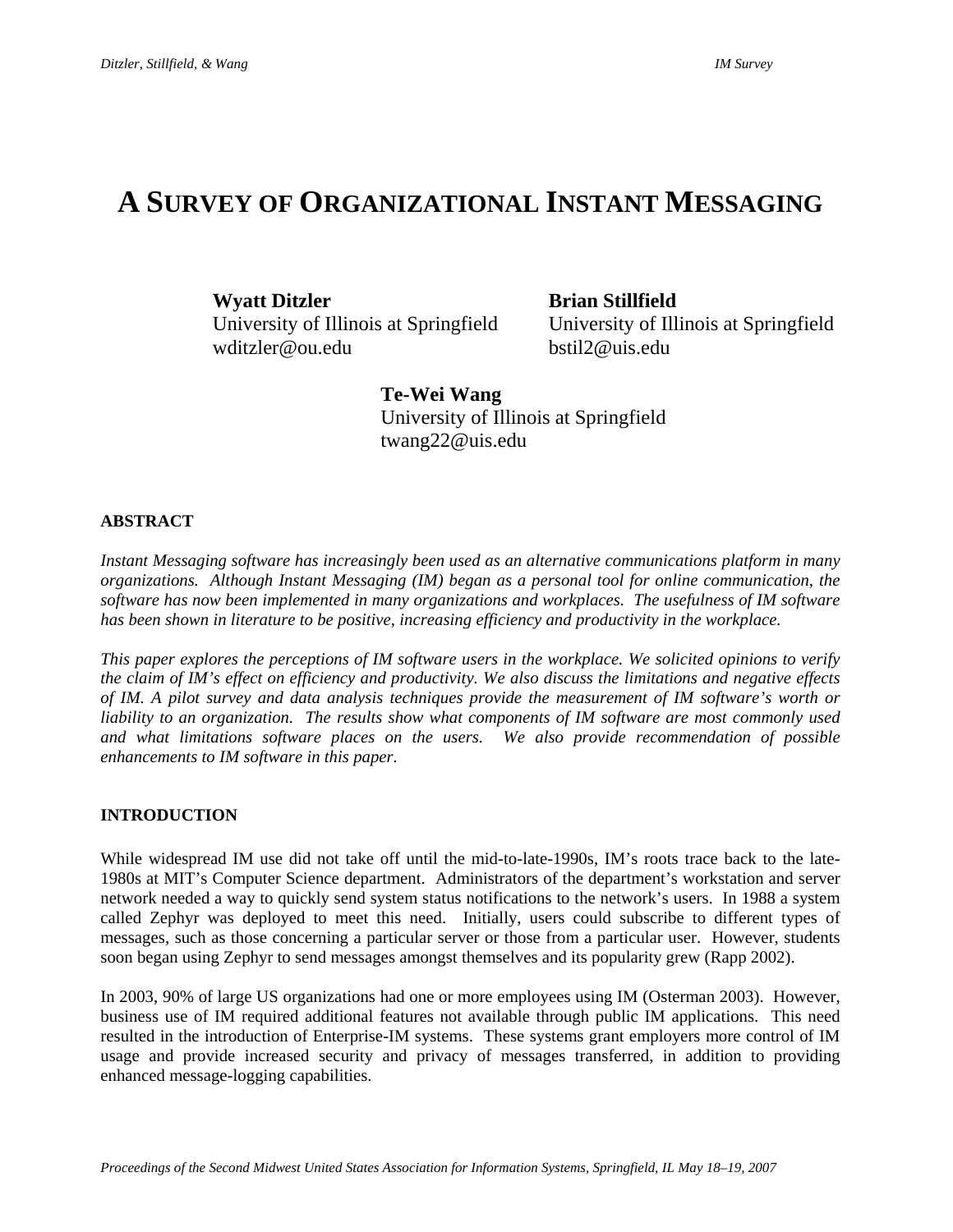In this paper, we surveyed recent studies that examine the usability of IM in the workplace. To verify the findings, a focus group survey is conducted. Our findings are consistent with the literature with a few exceptions. In particular, we found that IM has been used extensively and productively in an organizational setting. However, IM does have a cannibalizing effect on other Internet-based technology such as e-mail. Also, IM has enabled co-workers to socialize online. Further research is suggested to verify these inconsistencies.

#### **LITERATURE REVIEW**

The migration of IM to the workplace prompted a variety of studies concerning its uses, adoption patterns and rates, benefits, and hazards, among others. The findings of these studies provide insight into the role IM plays in an organization.

One of the first significant and frequently cited (Isaacs et al. 2002; Muller et al. 2003; Voida et al. 2004; Vos et al., 2004) studies focusing solely on organizational IM usage was conducted by Nardi, Whitaker, and Bradner in 2000. This ethnographic study investigated the IM use of 20 people from three different organizations. The researches used a combination of interviews, observations, and IM logs to draw conclusions regarding the type of communications IM is used for and the motivations for using IM to communicate. They concluded that IM successfully supports informal communication between employees. The types of informal communication identified included quick questions and clarifications, coordination and scheduling, organizing impromptu meetings, and keeping in touch with family and friends.

Nardi, Whitaker, and Bradner also reasoned that IM offers advantages over other types of communication during these informal conversations. For instance, based on user comments it was concluded that IM afforded users more control over workplace interruptions than phone or face-to-face communication. Users stated they felt obligated to respond to phone or face-to-face requests. Conversely, they felt that ignoring an IM would not offend the sender.

It was also argued that IM provides more opportunity for multitasking communication. For example, users felt they were better able to monitor IM while simultaneously carrying on a phone or face-to-face conversation as compared to simultaneous e-mail and face-to-face or phone and face-to-face conversations.

Another important finding of the Nardi, Whitaker, and Bradner study was that IM creates an enhanced social connection among its users. Users reported that they will often greet one another by sending simple "hello" messages without exchanging any real information. This, combined with the fact that IM's presence awareness feature allows users to see when people sign-on and sign-off, led the researches to conclude that IM promoted a feeling of closeness among its users.

Other researches have conducted studies aimed at different areas of organizational IM usage. De Vos, Ter Hofte, and De Poot (2004) conducted a seven month study investigating the adoption of an IM system in an organization. This study involved the 104 employees of a Dutch knowledge worker organization. Data for the study was collected through surveys, interviews, and communication logs. The researchers found that the formal introduction of IM in the organization resulted in a fourfold increase in the number of IM conversations as well as a fourfold increase in the number of users. They also discovered several factors that impact the likelihood an individual will choose to use IM. These factors include 1) people that have used IM in the past are more likely to use IM when its introduced in an organization, 2) the more useful an individual believes IM to be, the more it will be used by that individual, 3) the more compatible IM is with an individual's work, the more it will be used, 4) the lower an individual's self-efficacy the less likely an individual is to use IM, 5) peer pressure from social-contacts at work increase a person's probability of using IM more than peer pressure from other non-social work contacts and 6) business mobile phone users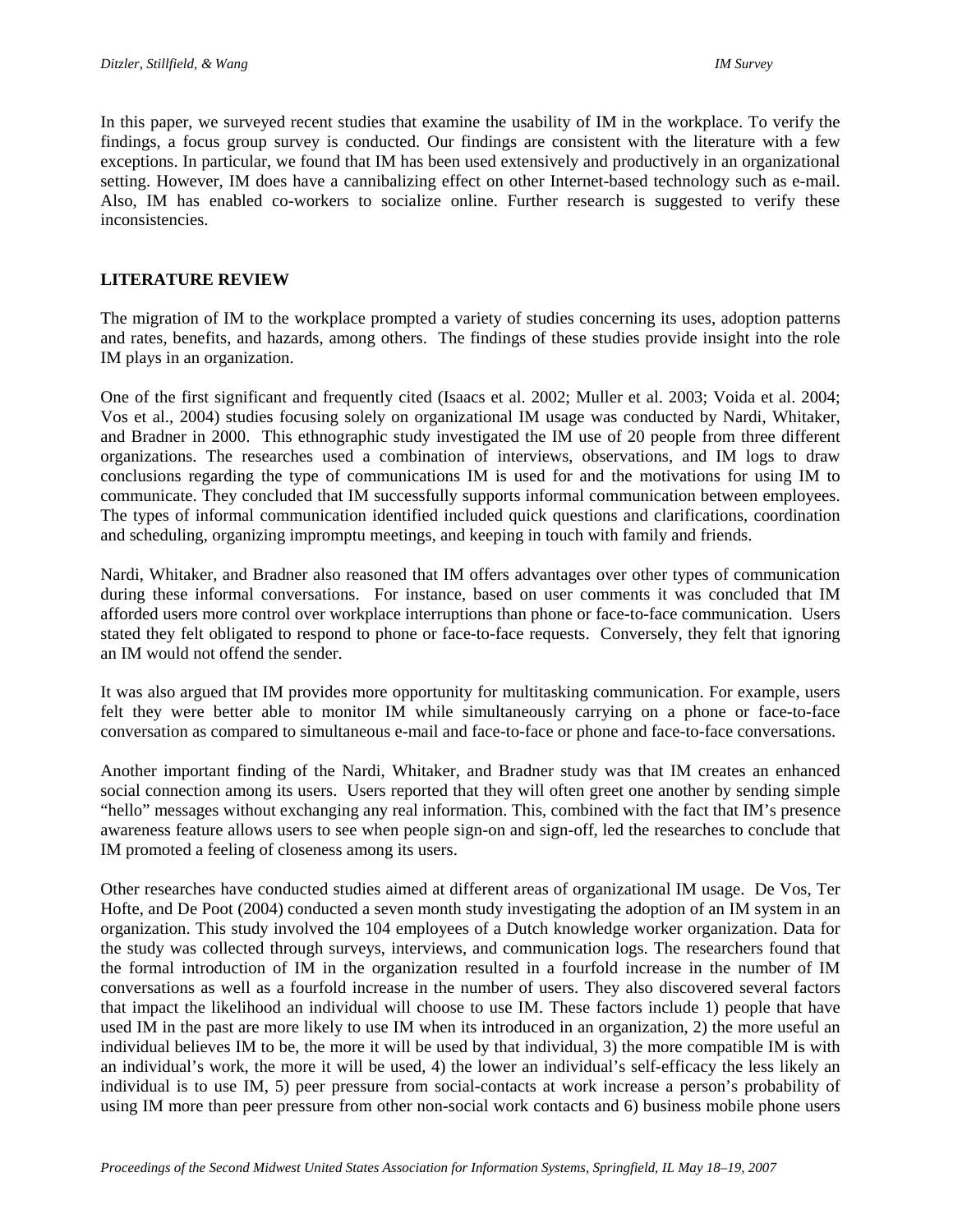are less likely to use IM. Further, the researchers found no evidence that IM use is a substitute for e-mail use.

Muller, Raven, Kogan, Millen, and Carey (2003) conducted a similar study that supports some of the findings of the De Vos, Ter Hofte, and De Poot study but contradicts others. This study surveyed 463 users across three organizations. In analyzing the results, the researchers focused on two areas. First, they evaluated various IM usage characteristics. This analysis revealed that IM reduced the use of other forms of communications including e-mail (which contradicts the De Vos, Ter Hofte, and De Poot study), voicemail, telephone, teleconference, pager, and face-to-face communications as reported by survey respondents. The survey also identified that the most frequent reason for sending an IM was to get a quick response. Other top reasons included to avoid the phone, to know who is currently available, and to clarify a question. Further, Muller, Raven, Kogan, Millen, and Carey determined team members, managers, and other departments were reported as the most frequent IM recipients.

The second focus of their study analyzed how IM usage characteristics change as IM experience increases. It was discovered that savings in use of other communication channels is realized within the first three months of using IM. As experience increases, additional savings do not occur. It was also found that IM usage (measured by number of IM sessions per day and the number of interchanges per session) increases as experience increases. The analysis further revealed that as IM experience increases so do the reasons for using IM.

In contrast to the studies discussed so far, Isaacs, Walendowski, Whitaker, Schiano, and Kamm (2002) took a more quantitative approach to identifying organizational IM usage characteristics. The researchers analyzed the logs of 21,000 IM conversations by 437 different users in a single organization. Their evaluation of these logs revealed several interesting and relevant details. First, they found that each user had an average of 1.7 IM conversations each day with the average conversation lasting four minutes twenty-three seconds. They also discovered that switching to another form of communication in the middle of an IM conversation was not as common as other studies found. Only 15.6% of conversations ended in switching to either a telephone conversation (6.8%) or a face-to-face conversation (8.8%).

The analysis of the logs also brought to light some characteristics related to IM and multitasking. The logs analyzed tracked when users moved out of the IM window. It was found that this occurred an average of 3.8 times per conversation and that it happened at least once in 85.7% of all conversations. The researchers noted that this is not a comprehensive means of determining multitasking, as a user can multitask without leaving the IM window. However, it does provide a general measure. The study also revealed that having multiple IM conversations simultaneously was rare. This occurred only during 4.3% of the conversations analyzed.

Isaacs, Walendowski, Whitaker, Schiano, and Kamm also evaluated the differences between frequent IM users and light IM users. Their analysis found that conversations which included two light users lasted longer than conversations that included at least one frequent user. Further, it was found that conversation involving at least one frequent user had a quicker pace (more messages sent over a shorter period of time) than those between two light users. It was also revealed that frequent IM users multitasked more than light users.

A final aspect of the study concerned what IM was used for in the organization studied. The researchers discovered that 27.8% of conversations were simple questions. Further, 30.8% of the conversations included some discussion of scheduling and coordination. IM was used relatively little for social talk. Only 13% of conversations included some social exchanges, and only 6.4% of conversations were exclusively personal. Discussing work-related issues was by far the most common use of IM in the organization studied. This was 62% of all conversations.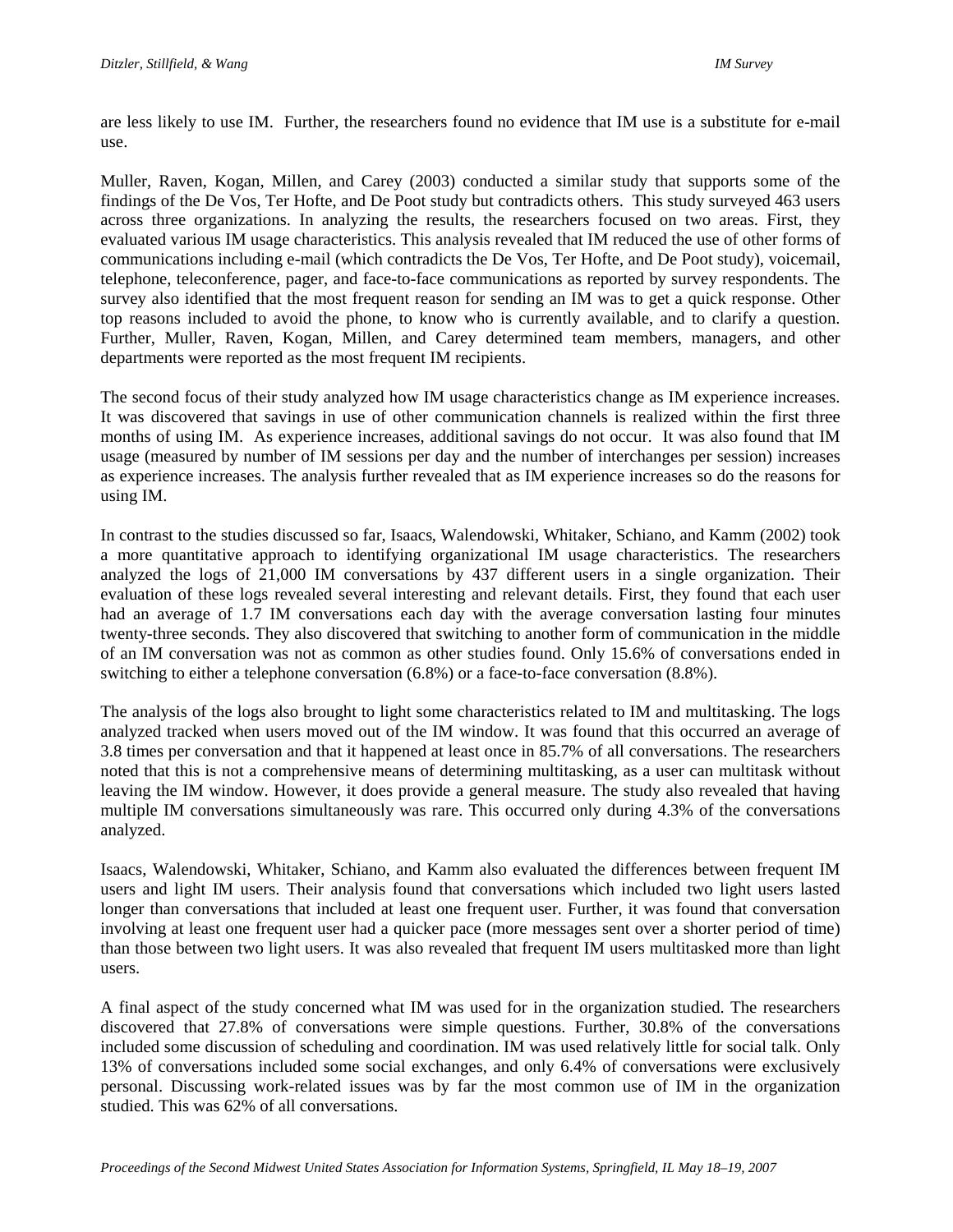#### **RESEARCH OBJECTIVE AND METHODOLOGY**

The main purpose of this study is to verify the research findings identified in the literature review. The method of research was a focus group survey. The survey questions were derived from key aspects of the literature review. Specific questions were developed to concentrate on the areas that we aimed to substantiate or call into question. One such area tested was whether IM software is used for informal communication (e.g., quick questions and clarifications, coordination and scheduling, organizing impromptu meetings), as Nardi, Whitaker, and Bradner reported in their 2000 study. We also wanted to address the findings of Muller, Raven, Kogan, Millen, and Carey (2003), who found, contrary to the De Vos, Ter Hofte, and De Poot (2004), that IM is a substitute for other forms of communication including email.

Other survey questions were derived from curiosity. Specifically, this study is intended to correlate data to provide a more complete understanding of how IM software is used in a workplace environment. Further, it was desired to find what functions of IM software are actually used. The discovery of what functions are used, desired, or not needed provides insight for future IM software development. Other information gathered and analyzed by this study may clarify an organization's decision to implement IM.

The subjects consisted of IM software users in various work capacities. These capacities included such roles as application developer, teacher, and secretary. Further, the survey included both closed- and openended questions. The open-ended questions were included with aim of supporting the closed-ended responses as well as to provide insight into organizational IM use that is not evident from the closed-ended responses alone.

Two organizations were selected and allowed employees to complete the survey. The first organization was a school district. The school district consists of several buildings that are spread across two towns. The towns are separated by about 10 miles. Various faculty members are required to communicate daily with other buildings within the same town or in the neighboring town. The school district is small and in a rural setting, with personnel mainly consisting of teachers and support staff.

The second organization was an application development group responsible for developing and maintaining various computer applications for a state government agency. The makeup of this group consists mainly of application developers.

The survey itself was available online for one week for potential respondents to submit their perceptions of IM software as it relates to their work experience. A clear message of the work experience was stressed to mitigate the potential for confusing personal use of IM with workplace use of IM. Further, any submitted surveys deemed as untrustworthy were discarded from the sample group.

The data gathered from the survey also included the gender, age, education level, job title, user level of IM software, and general computer knowledge of each user. To assess the user level of IM software and general computer knowledge we used a scale of 1 to 5, where 1 was a novice or inexperienced user and 5 was an expert user. Above all, the aim of the survey was to query users on their perceptions of IM's impact on efficiency, productivity, and communication. The analysis then correlated this information by subgroups of the complete focus group. Potential subgroups for this study included age, gender, job title, education level, user level of IM software and general computer knowledge. The correlations and validation or invalidation of the literature review were determined using unary and multi-variant statistical analysis on the data collected from the focus group.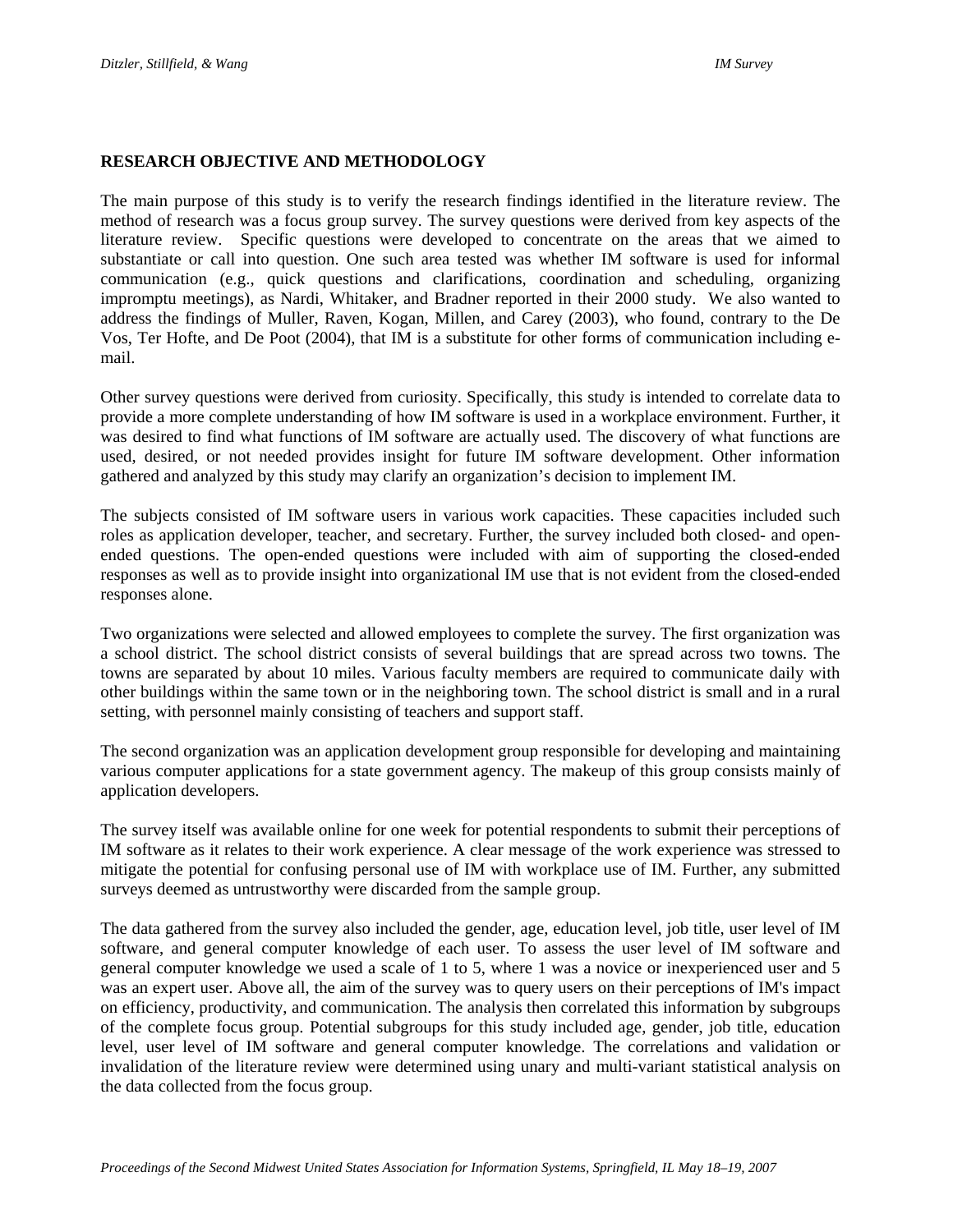#### **CLOSE-END QUESTIONS DISCUSSION**

The online survey yielded 36 respondents. A brief breakdown of the respondent demographic characteristics is provided in Table 1 and Table 2 below.

| Category  | Count          | Percentage                                |
|-----------|----------------|-------------------------------------------|
| Sex       |                |                                           |
| Male      | 11             | 30.6                                      |
| Female    | 25             | 69.4                                      |
| Total     | 36             | 100                                       |
|           |                |                                           |
| Age       |                |                                           |
| 18-25     | 3              | 8.3                                       |
| $26 - 30$ | 8              | 22.2                                      |
| $31 - 35$ | 5              | 13.9                                      |
| 36-40     | 3              | 8.3                                       |
| 41-45     | 4              | 11.1                                      |
| $46 - 50$ | 7              | 19.4                                      |
| 51-55     | 4              | 11.1                                      |
| 56-60     | $\overline{2}$ | 5.6                                       |
| 61-65     | No data        | No data                                   |
| 66-70     | No data        | No data                                   |
| 71-75     | No data        | No data                                   |
| 76-80     | No data        | No data                                   |
| 81-85     | No data        | No data                                   |
|           |                | <b>Table 1. Brief Survey Demographics</b> |

| Category               | Count          | <b>Percentage</b>                         |
|------------------------|----------------|-------------------------------------------|
| <b>Education Level</b> |                |                                           |
| <b>High School</b>     | 3              | 8.3                                       |
| Associate's Degree     | $\mathfrak{D}$ | 5.6                                       |
| Bachelor's Degree      | 17             | 47.2                                      |
| Master's Degree        | 14             | 38.9                                      |
| Doctorate              | No data        | No data                                   |
|                        |                | <b>Table 2. Educational Level Results</b> |

The survey also asked several questions concerning the different functions of IM software used. One question asked respondents to select from a list which IM application(s) they use. Respondents were also given the option of reporting an application not included in the list provided. Another question asked what functions built into IM software the respondents used. The results of these questions are found in Table 3.

| Category       |  | Count | Percentage |  |
|----------------|--|-------|------------|--|
| $\blacksquare$ |  |       |            |  |

*IM Software Used*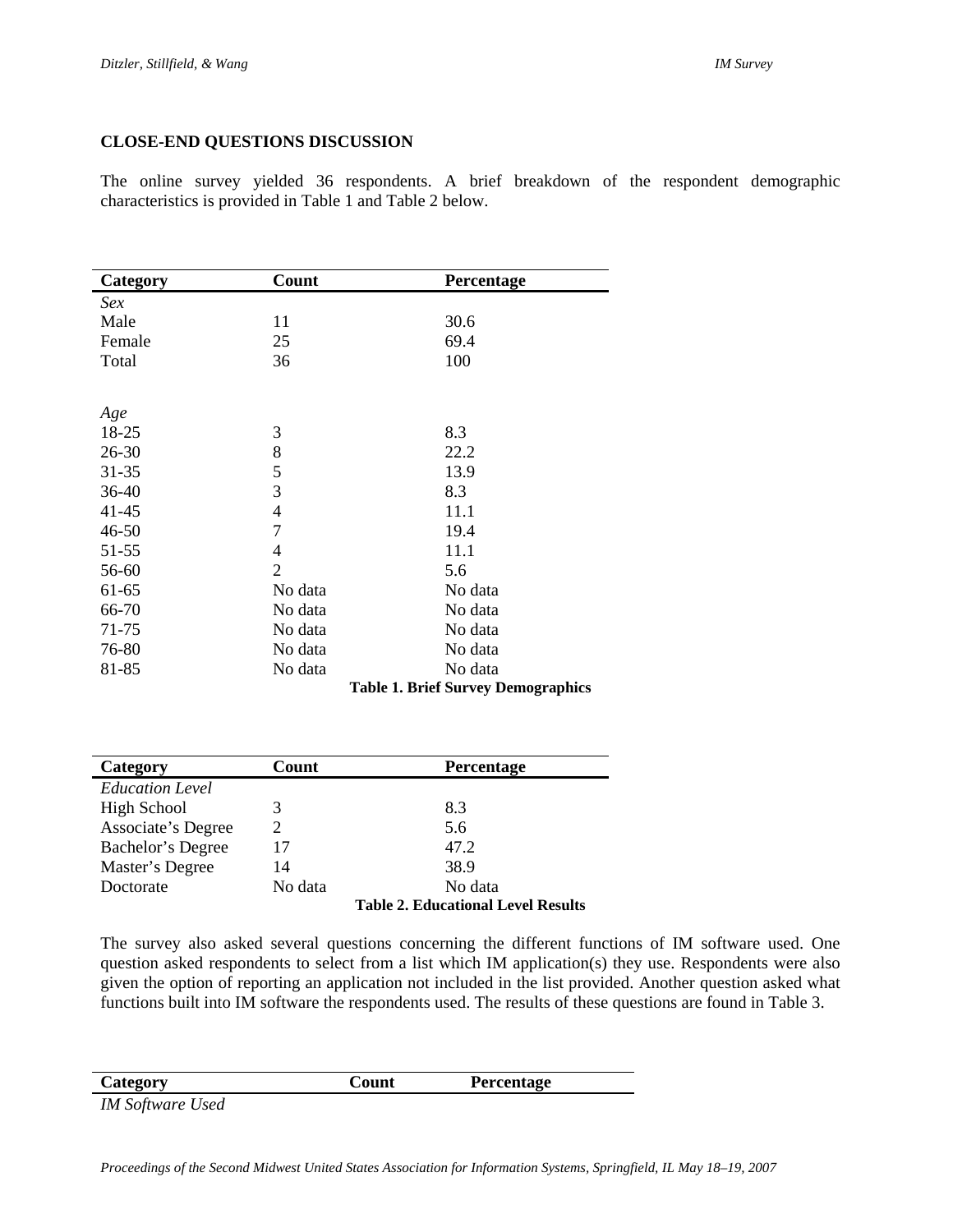| Other                        | 0  | $\Omega$ |
|------------------------------|----|----------|
| <b>Screen Sharing</b>        | 1  | 2.8      |
| White board                  | 3  | 8.3      |
| File Transfer                | 5  | 13.9     |
| Audio/Video Communication    | 4  | 11.1     |
| Video Conferencing           | 3  | 8.3      |
| <b>Text Messaging</b>        | 34 | 94.4     |
| <b>IM Software Uses</b>      |    |          |
| *Windows Messenger           | 1  | 2.8      |
| Other*                       | 1  | 2.8      |
| <b>ICQ</b>                   | 0  | 0        |
| Trillian                     | 0  | 0        |
| Gaim                         | 0  | 0        |
| <b>MSN</b> Messenger         | 17 | 47.2     |
| Yahoo! Messenger             | 5  | 13.9     |
| <b>AOL</b> Instant Messenger | 18 | 50.0     |
|                              |    |          |

**Table 3. IM Software Information** 

The most popular IM software package reported was AOL Instant Messenger with 50% of respondents. It was followed closely by MSN Messenger with 47.2%. Yahoo! Messenger was the third most popular with 13.9%. The percentages are calculated by the count of each software package as a percentage of the number of respondents, 36. Text messaging was ranked as the most commonly used function of IM software with a percentage of 94.4%.

A follow-up question to the IM software users was whether or not respondents use IM software to determine if a colleague was present at work. It was then desired to see what medium of communication respondents use if they discovered a particular colleague was present. Table 4 shows the results of these two questions. An interesting item presented in this table is that 75% use IM to see if a colleague is at work, but only a 47.2% use IM to communicate with them. However, 38.9% of respondents surveyed revealed the content of the message that needs to be communicated determines which medium of communication they use. The most incredible ratings were the telephone, e-mail, and face-to-face results, coming in at 5.6%, 5.6%, and 0% respectively. This relates that even though IM users discover a colleague is present, they choose not to telephone, e-mail, or initiate a face-to-face conversation. It is suggested that future research address "Depends on what needs to be communicated" as a separate question allowing it to be analyzed deeper.

| Category                              | <b>Result</b>                               | Count | <b>Percentage</b> |
|---------------------------------------|---------------------------------------------|-------|-------------------|
| Use IM to see if colleague is at work | Yes                                         | 27    | 75                |
|                                       | No                                          | 9     | 25                |
| If colleague is present do you        | IM them                                     | 17    | 47.2              |
|                                       | Telephone them                              | 2     | 5.6               |
|                                       | Meet face-to-face                           | 0     | $\theta$          |
|                                       | E-mail them                                 | 2     | 5.6               |
|                                       | Depends on what needs to be<br>communicated | 14    | 38.9              |
|                                       | <b>Table 4. IM Software and Colleagues</b>  |       |                   |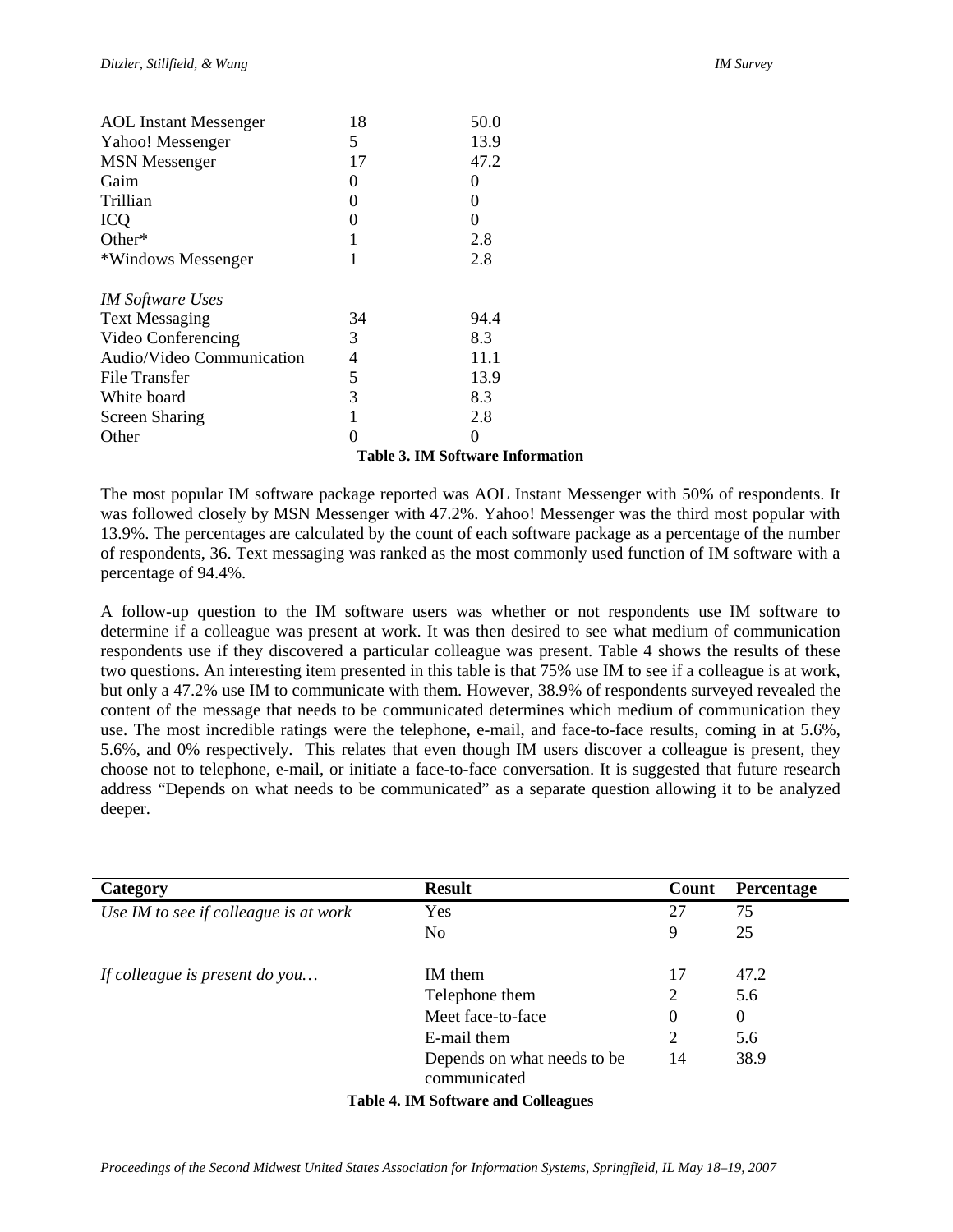Table 4 helps support the findings that telephone communication is used very little when IM is available. Sixty percent of respondents reported they use the telephone less often when IM is available, while 3% say they use the telephone more often, and 37% say that IM has no effect on their use of the telephone for communication when IM is available.

When looking at Table 5 and Table 6 it is shown that 33.3% of those surveyed use face-to-face communication less often when IM is available, but in Table 7 we see that 80.6% believe that face-to-face communication is more efficient than IM. It is interesting that while one-third of the respondents report they use face-to-face communication less when IM is present, 80.6% believe face-to-face communication is more efficient. We would expect that the efficiency of IM compared to face-to-face conversation would be closer in line with the percentage that uses face-to-face communication less when IM is available. Our data cannot tell us why there is such a discrepancy, but this is a topic that merits further research.

Table 5 also provides evidence that goes against the findings of De Vos, Ter Hofte, and De Poot (2004). In this research, it was determined that IM is not a substitute for e-mail communication. However, our research clearly shows that when IM is available, 60% of respondents use e-mail less often. This data, however, does support the Muller, Raven, Kogan, Millen, and Carey (2003) study which found that IM is a substitute for other forms of communication including e-mail and the telephone. Our research found that 60% use the telephone less often and 60% use e-mail less often when IM is available.

| Category                                                 | <b>Result</b>       | Count    | <b>Percentage</b> |  |
|----------------------------------------------------------|---------------------|----------|-------------------|--|
| When IM is available I use the telephone                 | Less often          | 21       | 60.0              |  |
|                                                          | More often          |          | 3.0               |  |
|                                                          | IM has no impact on | 13       | 37.0              |  |
|                                                          | telephone use       |          |                   |  |
| When IM is available I use face-to-face<br>conversations | Less often          | 12       | 33.3              |  |
|                                                          | More often          | 1        | 2.8               |  |
|                                                          | IM has no impact on | 23       | 63.9              |  |
|                                                          | face-to-face        |          |                   |  |
|                                                          | conversations       |          |                   |  |
| When IM is available I use e-mail                        | Less often          | 20       | 60.0              |  |
|                                                          | More often          | $\Omega$ | 0.0               |  |
|                                                          | IM has no impact    | 15       | 40.0              |  |
| <b>Table 5. IM Effects on Other Communication Media</b>  |                     |          |                   |  |

| Category            | <b>Response</b> | Count                                                    | <b>Percentage</b> |
|---------------------|-----------------|----------------------------------------------------------|-------------------|
| E-mail              | Yes             | 26                                                       | 72.2              |
|                     | N <sub>0</sub>  | 10                                                       | 27.8              |
| Telephone           | Yes             | 21                                                       | 58.3              |
|                     | N <sub>0</sub>  | 15                                                       | 41.7              |
| <i>Face-to-Face</i> | Yes             | 7                                                        | 19.4              |
|                     | No              | 29                                                       | 80.6              |
|                     |                 | Table 6. Is IM Software More Efficient Than Other Media? |                   |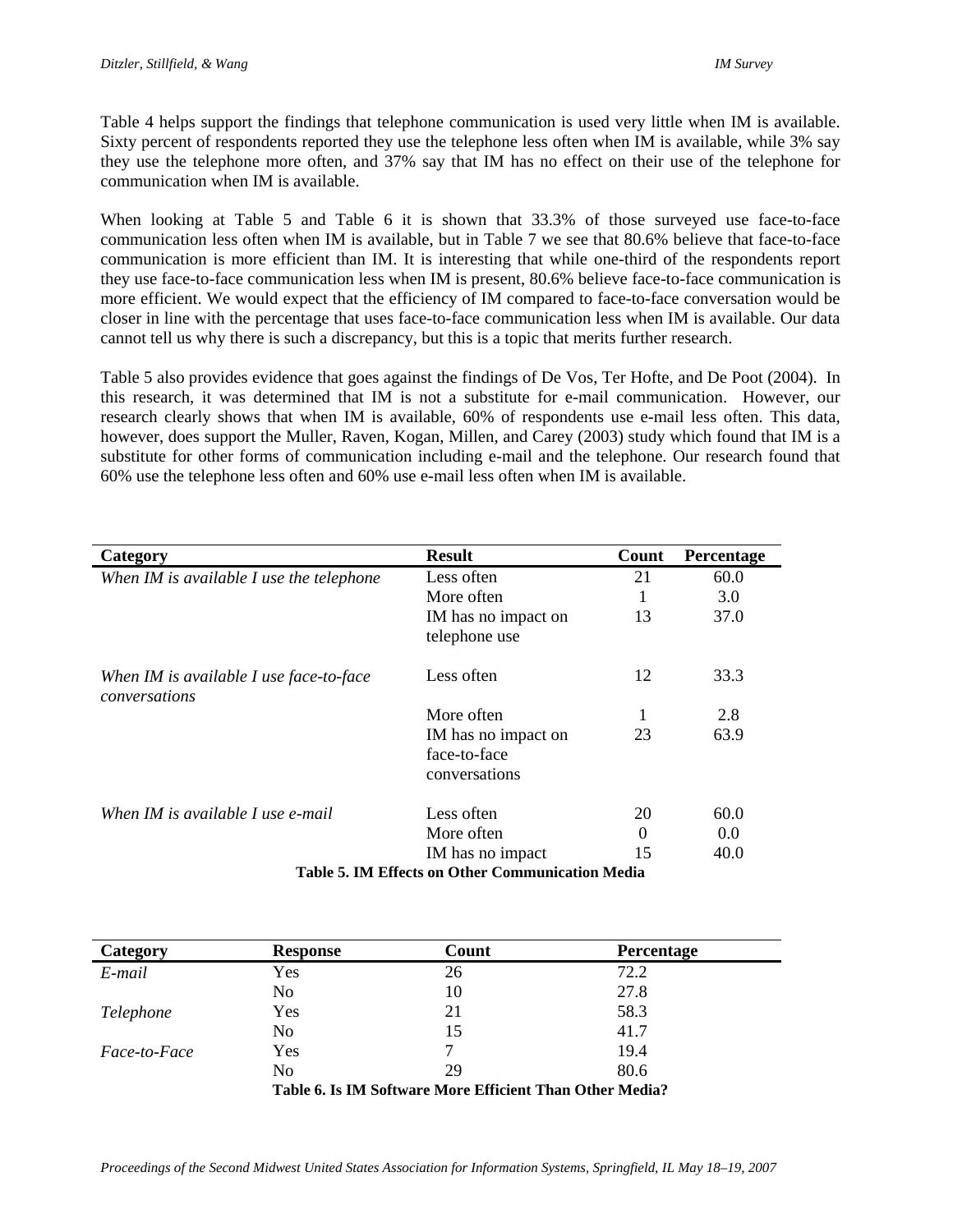The subject of what IM software is used for was also targeted as a research topic. It was found that the most popular reasons for using IM software were for getting a quick response (88.9%) and getting answers to simple questions (77.8%). Other uses and their percentages are in Table 7. As described earlier, the findings indicate that 60% of respondents use e-mail less often when IM is available. This, in conjunction with the findings that the top uses of IM software are to get a quick response and get answers to simple questions, suggest that the timeliness of IM is an important incentive for use. This data supports the Nardi, Whitaker, and Bradner (2000) study that found IM was used for informal communications, as well as the Muller et al. 2003 study.

The Isaacs, Walendowski, Whitaker, Schiano, and Kamm (2002) study concluded that IM is used relatively little for social talk. Our study found that 41.7% use IM to socialize at work. While this is still a minority, it does imply a significant level of social IM use. Based on this finding, it is suggested that future studies investigate this area further.

| Category           | <b>Response</b>                              | Count | Percentage |  |
|--------------------|----------------------------------------------|-------|------------|--|
| Use IM software to | Get a quick response                         | 32    | 88.9       |  |
|                    | Socialize                                    | 15    | 41.7       |  |
|                    | Schedule impromptu meetings                  | 12    | 33.3       |  |
|                    | Avoid the telephone                          | 14    | 38.9       |  |
|                    | Avoid face-to-face conversation              | 6     | 16.7       |  |
|                    | Get answers to simple questions              | 28    | 77.8       |  |
|                    | Discuss detailed work items                  |       | 22.2       |  |
|                    | <b>Table 7. Specific Uses of IM Software</b> |       |            |  |

Another question focused on what respondents do while using IM software. In other words, does IM prevent users from multi-tasking or does it allow them to accomplish more work while communicating with colleagues. Table 8 shows the results of this question. It is clear from the data that it is possible for IM users to do other work while instant messaging. Nearly 81% reported so. One-third of the respondents reported they conduct telephone conversations while using IM, and 25% reported to have face-to-face conversations while using IM. It is concluded that IM's ease-of-use, minimal need for desktop real estate and auditory and pop-up alerts allow users to neglect the IM software until attention is required, thus providing the opportunity for users to perform other work. This data supports the Nardi, Whitaker, and Bradner (2000) study that found IM facilitates multitasking.

However, the collected data contradicts the Isaacs, Walendowski, Whitaker, Schiano, and Kamm (2002) study that found simultaneous IM conversations were rare. In our study 61.1% of respondents reported they have instant messaging conversations with others while using IM software.

| Category                               | <b>Response</b>                             | Count | Percentage |
|----------------------------------------|---------------------------------------------|-------|------------|
| While using IM<br>software I also      | Have IM conversations with others           | 22    | 611        |
|                                        | Have telephone conversations with others    | 12    | 33.3       |
|                                        | Have face-to-face conversations with others | Q     | 25.0       |
|                                        | Perform other work                          | 29    | 80.6       |
| Table 8. IM Software and Multi-tasking |                                             |       |            |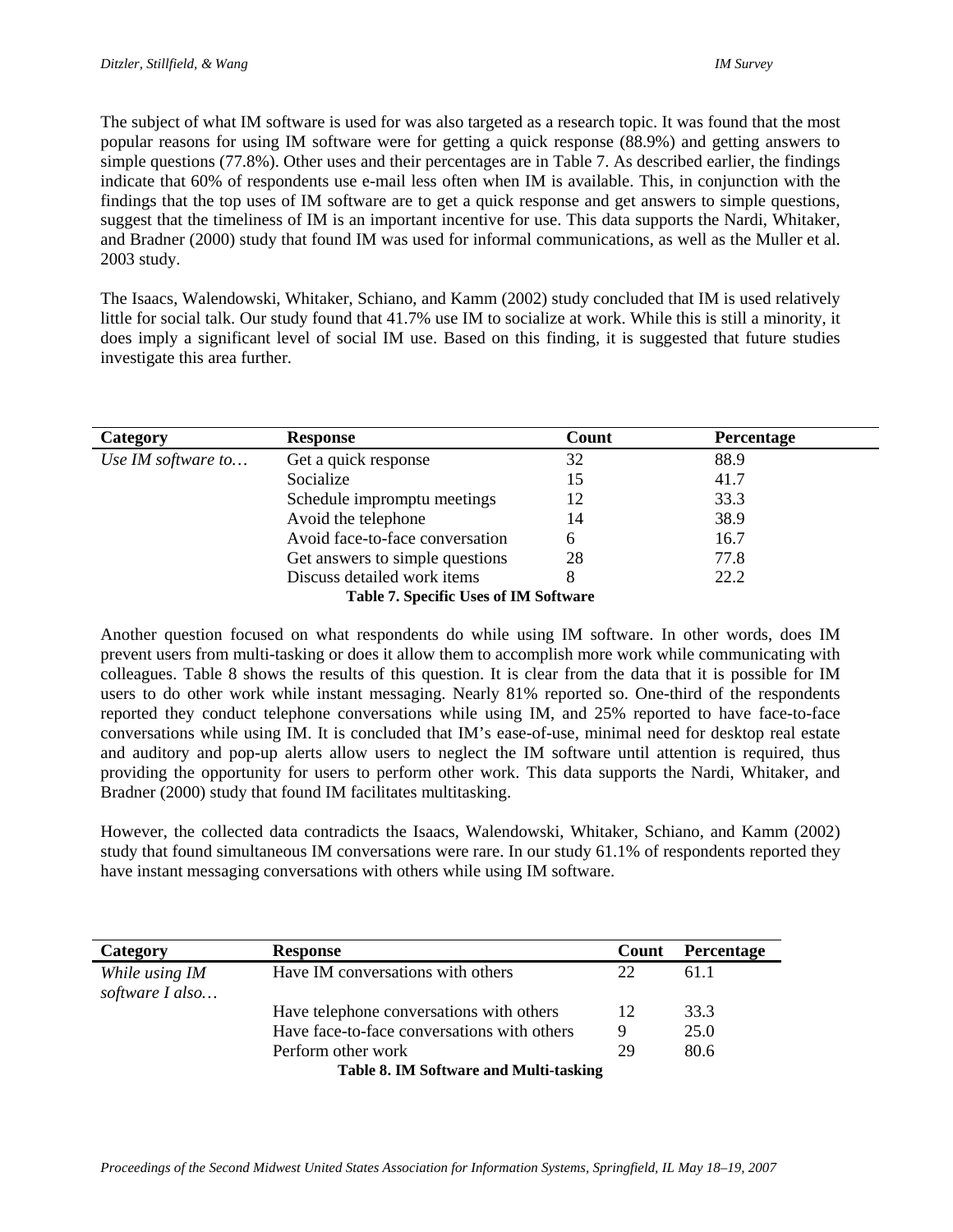The next two questions delved into the feelings of IM software users. First, it was asked how users felt when they did not receive a response to an IM they sent. Almost 49% of respondents said that they felt indifferent; however, when we asked if they felt obligated to reply to an IM, 77.8% said yes. The complete results are in Table 9. The fact that 77.8% of respondents felt obligated to respond to an IM compared to a 48.6% feeling of indifference when a response was not received seems strange. It was expected that a feeling of annoyance would be more closely tied to how many feel obligated to respond to an IM. However, although most feel obligated to respond, most feel indifferent when they do not receive a response. Nardi, Whitaker, and Bradner (2000) found that ignoring an IM is not offensive. In our study the data suggests that this is true for 48.6% of our respondents, while the remainder do have some feeling of annoyance.

| Category                                         | <b>Response</b>         | Count | Percentage |
|--------------------------------------------------|-------------------------|-------|------------|
| How do you feel when you do NOT receive a reply? | Indifferent             | 17    | 48.6       |
|                                                  | <b>Slightly Annoyed</b> | 13    | 37.1       |
|                                                  | Annoyed                 | 4     | 11.4       |
|                                                  | <b>Greatly Annoyed</b>  |       | 2.9        |
| Do you feel obligated to respond to messages?    | Yes                     | 28    | 77.8       |
|                                                  | N <sub>0</sub>          | 8     | 22.2       |
| Table 9. IM User Feelings                        |                         |       |            |

Several questions were also asked targeting potential downsides of IM software. One question asked users how frequently they were distracted by IM. According to our respondents, 8.3% felt they were frequently distracted from work and 16.7% felt they were somewhat frequently distracted. The majority of respondents answered that they were never (16.7%) or infrequently (58.3) distracted. This finding further supports the finding that majority of users perform other work while using IM. Table 10 shows the complete results from this question.

| Category                                                           | <b>Response</b> | Count | <b>Percentage</b> |
|--------------------------------------------------------------------|-----------------|-------|-------------------|
| How often do you feel distracted from work by instant<br>messaging | Never           | 6     | 16.7              |
|                                                                    | Infrequent      | -21   | 58.3              |
|                                                                    | Somewhat        | 6     | 16.7              |
|                                                                    | frequently      |       |                   |
|                                                                    | Frequently      | 3     | 8.3               |
| <b>Table 10. IM Software Distraction</b>                           |                 |       |                   |

The final questions of the survey touched on the main purpose for conducting this research. It was desired to find answers to three main questions that we felt were important to any research done on the subject of IM. The questions were: "Overall, do you believe instant messaging is an effective means of communication?," "Overall, do you believe that instant messaging makes you more productive? ," and "Is instant messaging essential to your job?" The response to the first question fit well into the other data gathered suggesting that IM was a more efficient medium for communication than e-mail and telephone (Table 6). But, it was somewhat puzzling that only 61.1% of respondents believed IM makes them more productive (Table 11), while 80.6% perform other work while using IM software (Table 8).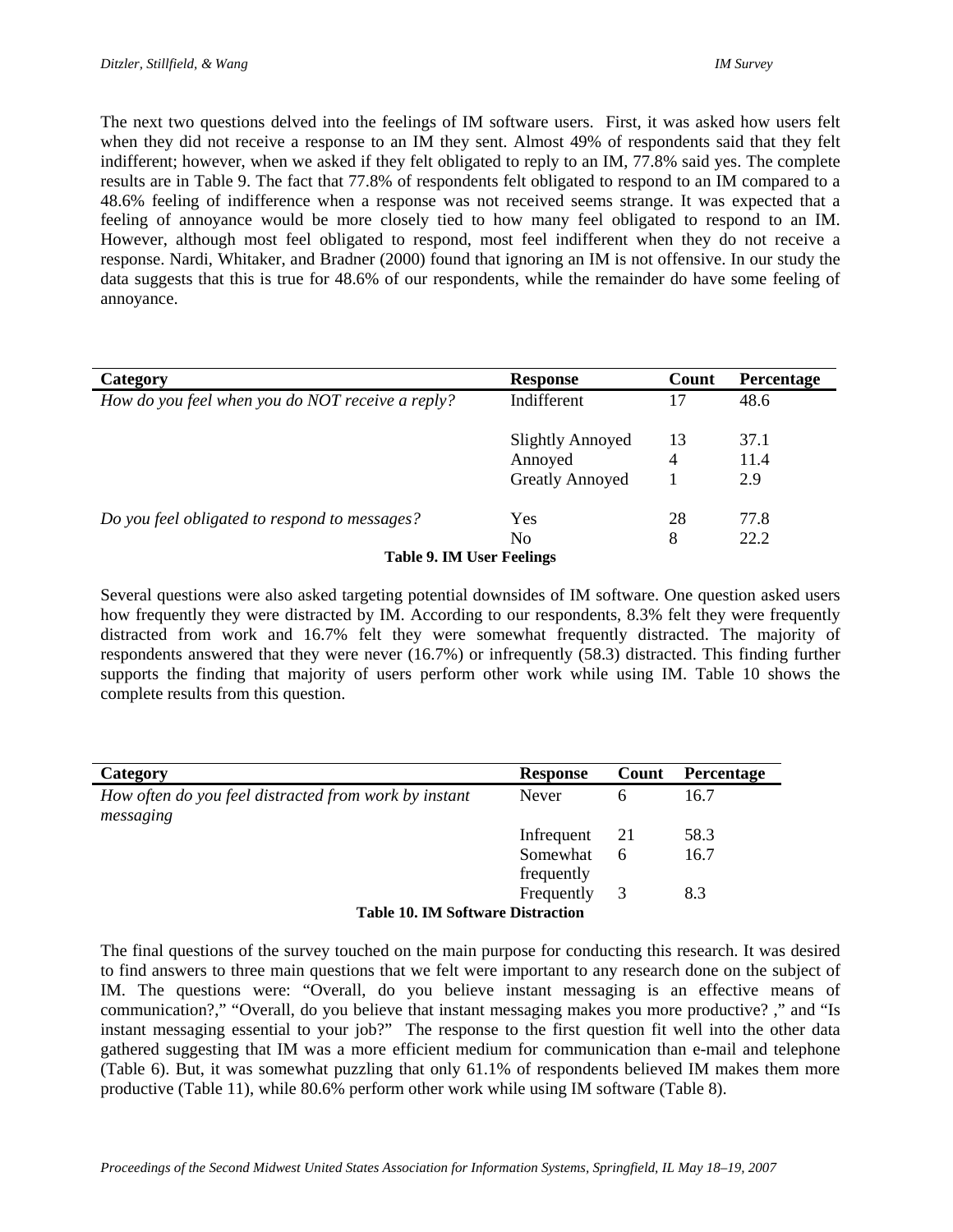The most interesting result of our survey pertains to the nine (Table 12) respondents that believe instant messaging is essential for performing their job. Although only representing 25% of our survey respondents, seven of these respondents can be directly related to the school district surveyed. The remaining two can be logically placed: the repairman for the school district (why would an application development group need this position?) making eight of the nine from the school district, and the final unknown, the Technology Coordinator to the application development group. See Table 12. This shows that 88.89% of the respondents that believe instant messaging is essential to performing their jobs work for the school district.

To explore this question a contact within the school district was telephoned. When asked why the school district relies on IM software, the response was that the school district is a consolidated school district that has several buildings in two towns. Many of the district's personnel must communicate with counterparts in other buildings that may be in the same town or in the neighboring town. To place a phone call to the other town would incur long distance telephone charges. Using IM has cost-advantage in this situation. They also use IM software to share files directly, instead of posting them to network folders which saves them time, prevents accessibility issues, and also prevents unauthorized viewing of documents by personnel and students associated with the school district.

| Category                                                                                    | <b>Response</b> |    | <b>Count</b> Percentage |
|---------------------------------------------------------------------------------------------|-----------------|----|-------------------------|
| Overall, do you believe instant messaging is an effective means of<br><i>communication?</i> | Yes             | 33 | 91.7                    |
|                                                                                             | N <sub>0</sub>  | 3  | 8.3                     |
| Overall, do you believe instant messaging makes you more productive?                        | Yes             | 22 | 61.1                    |
|                                                                                             | N <sub>0</sub>  | 14 | 38.9                    |
| Is instant messaging essential to performing your job?                                      | Yes             | 9  | 25.0                    |
| <b>Table 11. IM Software Key Questions</b>                                                  | N <sub>0</sub>  | 27 | 75.0                    |

| <b>Job Category</b>                                                  | Is instant messaging essential to performing<br>your job? *1 signifies a 'Yes' |
|----------------------------------------------------------------------|--------------------------------------------------------------------------------|
| District Librarian                                                   |                                                                                |
| <b>Technology Coordinator</b>                                        |                                                                                |
| Middle School Library Aide                                           |                                                                                |
| Principal at middle school and elementary                            |                                                                                |
| school                                                               |                                                                                |
| reading teacher                                                      |                                                                                |
| Elementary teacher                                                   |                                                                                |
| Elementary school secretary                                          |                                                                                |
| Teacher                                                              |                                                                                |
| Machine repairman, repair machine tools                              |                                                                                |
| Table 12. IM Essential for Performing Job, Breakdown by Job Category |                                                                                |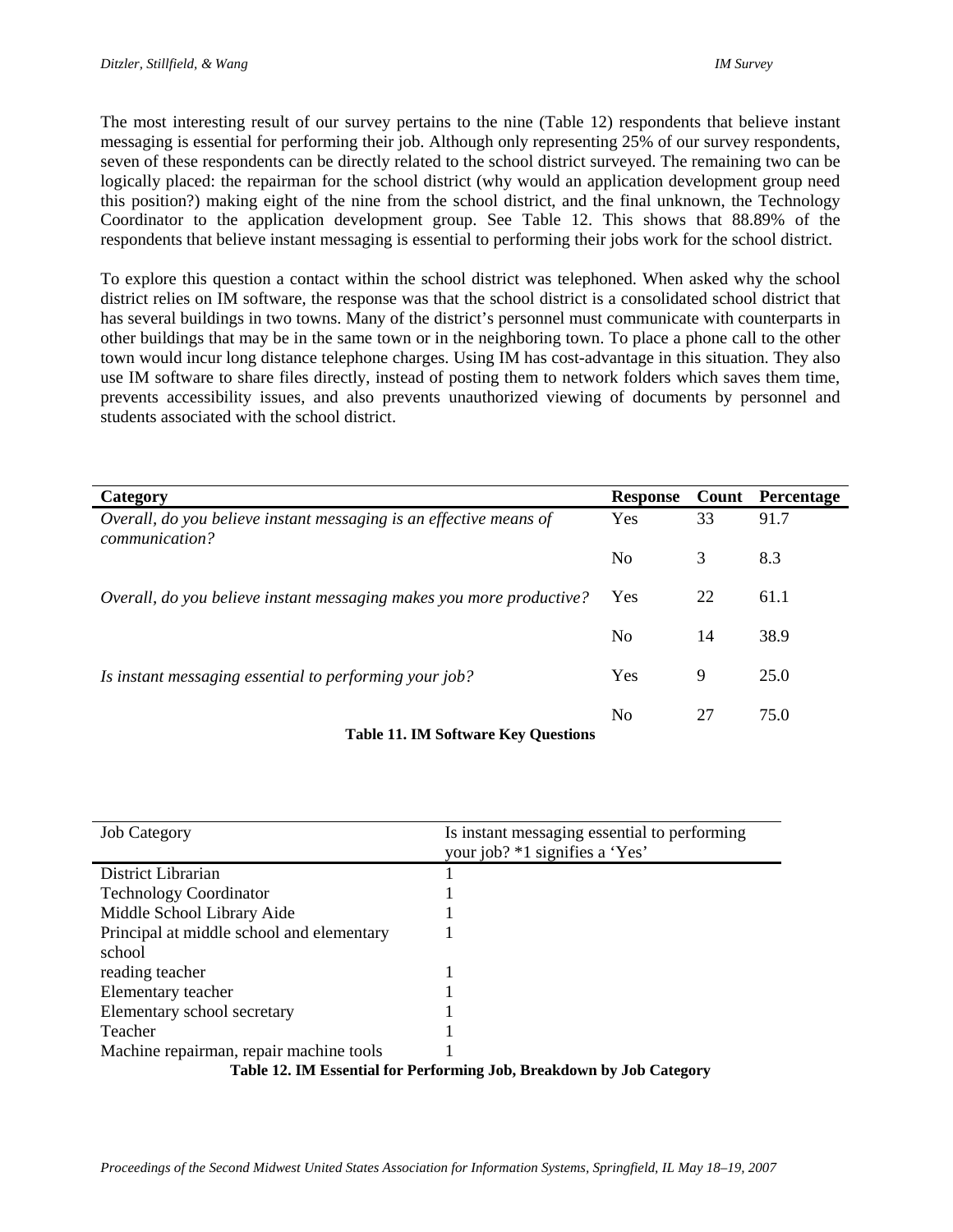#### **OPEN-END QUESTION DISCUSSION**

When comparing the efficiency of IM as a communication tool to e-mail, respondents were asked to provide the reason they felt IM was less efficient. While reasons varied, many made reference to the permanency of e-mail as an advantage over IM. Another common reason that respondents provided describing why e-mail is more efficient than IM was based on perceived increased volume of interruptions with IM.

Respondents were also asked to compare the efficiency of IM to telephone and face-to-face communications. Like the e-mail comparison, those that felt IM was less efficient than either telephone or face-to-face communication were asked to provide a reason for such a response. While the comparisons were asked in separate questions, the responses were quite similar. The most common reason was that telephone and face-to-face communications have less risk of miscommunication than written IMs.

The other significant commonality was that respondents believed that the most efficient means of communication (IM, telephone, or face-to-face) is dependent on the complexity of the information being communicated. IM users were also asked to give their opinion on what makes IM an effective or ineffective means of communication. An overwhelming percentage (92%) of respondents believed IM to be an effective communication tool. The most commonly cited reason for this was that users believe IM is quick. Many respondents also reiterated their opinion that IM is more effective for simple communication.

The reasons varied for the few who felt IM was not an effective means of communication. One respondent believed IM to be ineffective because it did not provide a means for documenting the communication. Another felt that IM was ineffective because of unnecessary messages that accompany a simple question. Another reason given for its ineffectiveness was that it resulted in an increased risk of miscommunication.

The survey also queried users if they believed IM made them more productive. A majority (61%) believed this to be the case. As a follow-up to this question, respondents were asked to describe why IM does or does not make them more productive. Interestingly, those that felt IM had a negative impact on their productivity also cited multitasking as a reason.

Finally, those completing the survey were asked what functionality should be added or taken away from IM to make it more useful. Only three of the 36 respondents requested functionality to be removed. One requested IM to be text-messaging only. Another requested the radio function be removed from Yahoo! Messenger. It was also suggested that commercials and ads be removed.

There were more suggestions of functionality to be added. Several stated they would like video and voice communication capabilities added. Others recommended additional functionality for saving and organizing IM conversations. Several others used this question to express their concern that IM was becoming too complicated.

#### **CONCLUSION**

This survey study compares the use of IM software in a public school setting to a technology-based group. The results have shown that while IM is useful in both organizations, it is the school district that truly exploits the software's potential.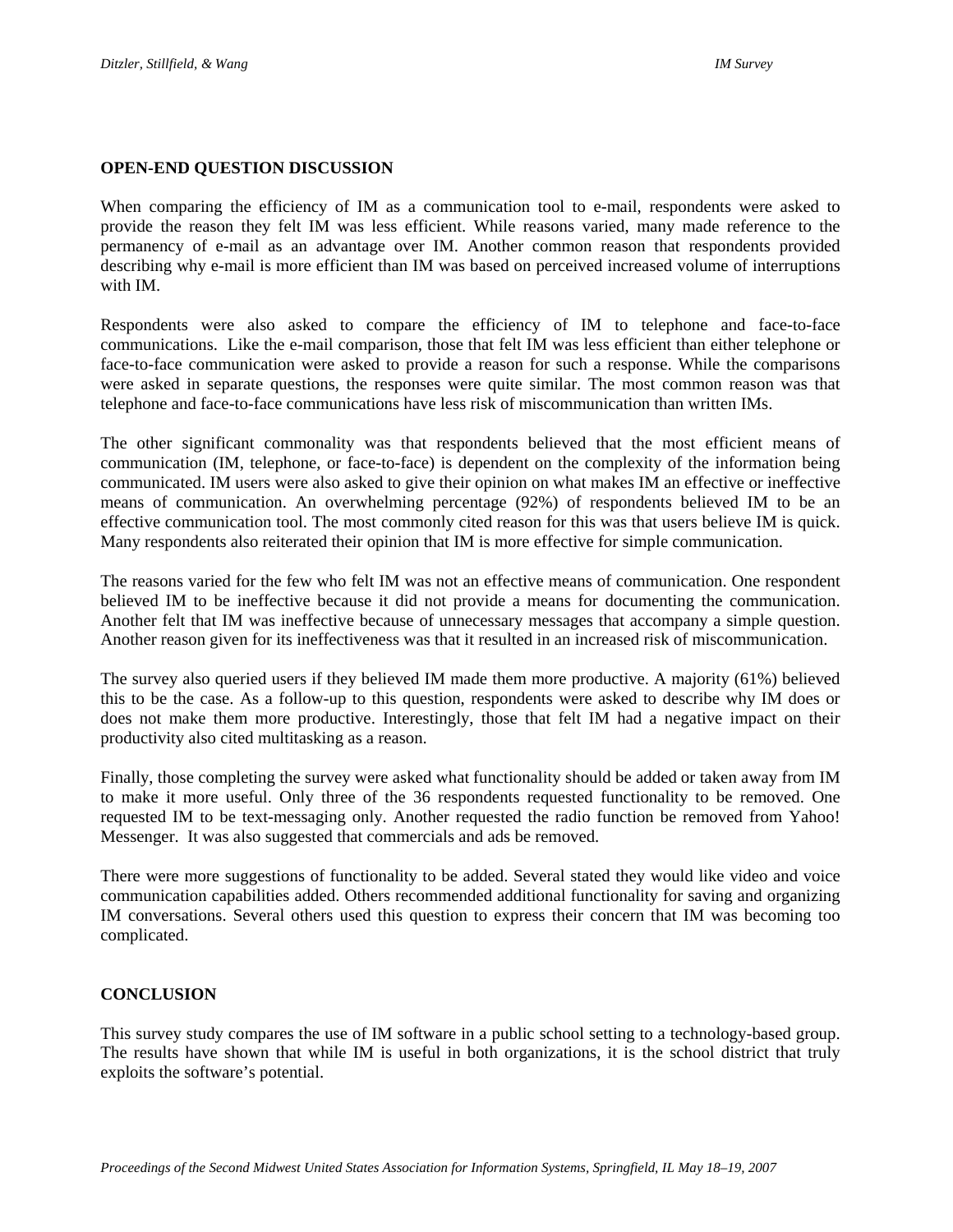Initially, the most interesting aspect of the research was the discovery that a school district seems to outpace the use and adoption of an application development group. Yet, upon further inspection of this, we discovered that it was almost necessary for the school district to find a cheap and effective medium of communication. Due to their geographical locations and budgetary constraints the school district implemented the use of IM to create a cost savings. The application development group does not have the geographical distribution as the school district. With this information in mind, we believe that out of necessity, the school district had more incentive to use IM software than the application development group.

The research also supported several existing findings by Nardi, Whitaker, and Bradner and Muller, Raven, Kogan, Millen, and Carey. However, we did find discrepancies with our data for Isaacs, Walendowski, Whitaker, Schiano, and Kamm and De Vos, Ter Hofte, and De Poot. It is important to note that this is a pilot study, and if the number of respondents were to increase the conclusions drawn may be different. Yet, we believe that the respondents to our survey adequately represent the two organizations selected.

IM software and its uses are greatly dependent on the context for which they are used, as seen in our results. If they are used as an enabler for some specific goal, then it could be said that the software is more widely used by the organization. The topic of IM software and organizational use has also become important from a security standpoint. Therefore, future study and research is required to determine the best approaches towards educating IM software users of security risks and to determine what IM software developers need to incorporate into their designs to meet the demands of the market.

Through further diligent research, we may see these numbers fluctuate over time, as we have seen from the literature review and now our research data. This makes continued and future study of organizational IM use important for the following reasons. The further research will allow organizations to adapt and conform to accepted best practices and security measures for use of IM software within the organization. The needs of the users can be more adequately addressed by sampling the population of users and simply asking what features of IM software are still needed and what features are no longer required. Study can also prove or disprove the ability of IM software to create a cost savings over other forms of communication. It also may be beneficial to study how IM can be coupled with various other applications to extend or enhance their functionality. Finally, further study may help organizations design a system of management for IM software.

The research suggests that IM is becoming increasingly successful in efficiently and effectively communicating users messages than previous studies suggest. The adaptation of IM software has even reached our public school districts as they face budgetary constraints. The schools are able to use IM software to help meet the constraints of budgets, but still maintain their ability to effectively and efficiently communicate either within the same building, across town, or, in the case of our respondents, with another town entirely.

It is our conclusion that IM software has a general positive affect on an organization. Depending on the motivation of an organization, IM software may be used to achieve goals of meeting budgets, communication needs, and information sharing and dissemination. Yet, our research supports previous findings and also calls into question others. For this reason, we can safely say that IM software use in organizations is not completely understood or known. This fact requires that future study of this topic be conducted.

#### **REFERENCES**